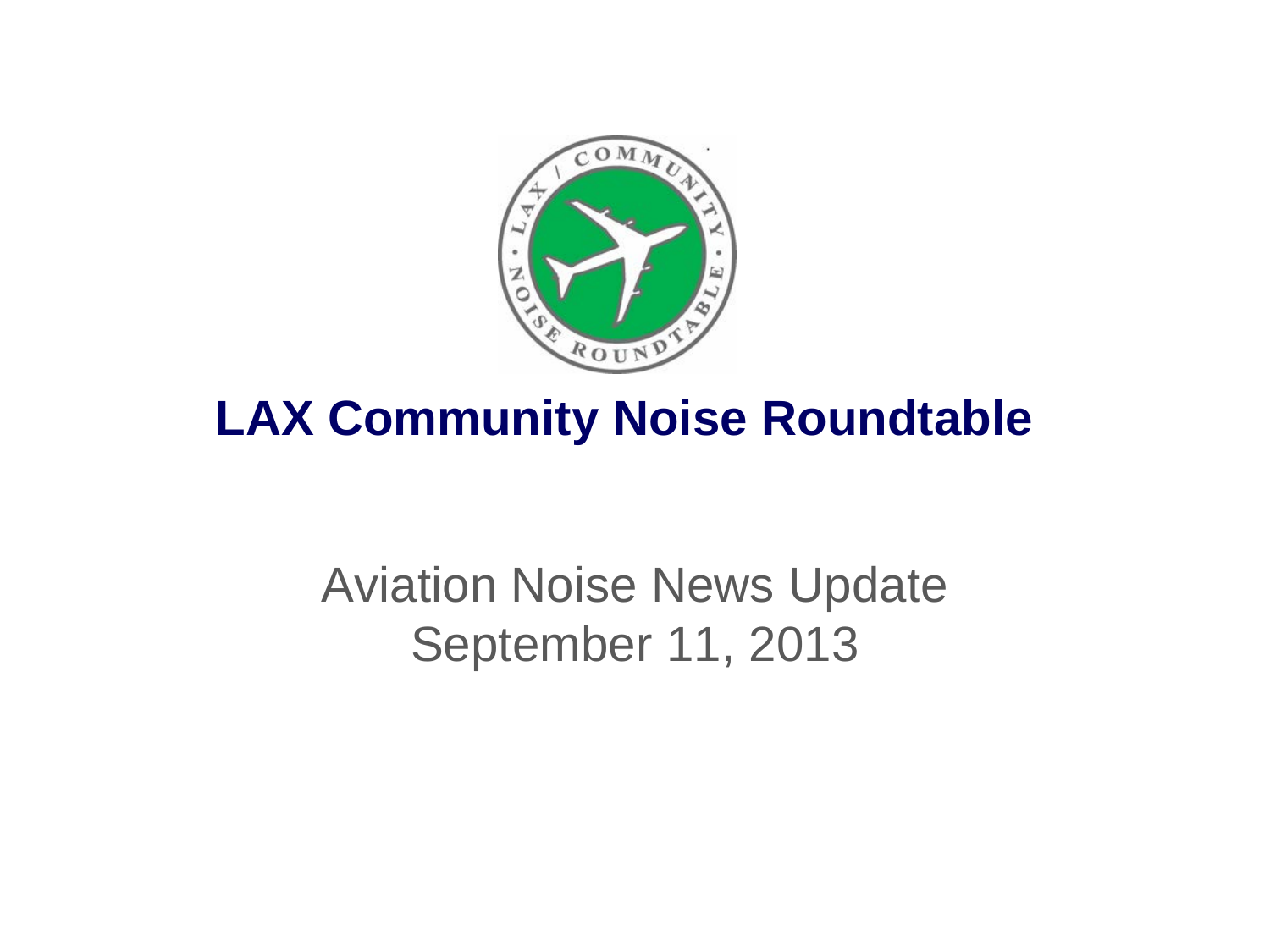### **FAA Seeks Public Comment on Draft Environmental Order**



- **The public has until September 30, 2013 to comment on the draft of FAA Order 1050.1F - Environmental Impact: Policies and Procedures that will replace FAA Order 1050.1E**
- **There are 29 additions to FAA Order 1050.1E, other changes expand and update the FAA's goal to "ensure timely, effective, and efficient" environmental reviews of proposed NextGen procedures (RNAV/RNP) including:**
	- CATEX1: Allows for Categorical Exclusion for RNAV/RNP procedures proposed for core airports
	- CATEX2: Allows for Categorical Exclusion for any navigation performance or PBN that would result in measureable reduction in fuel consumption, carbon dioxide emissions, and noise on a per flight basis
- **Noise Implications: Increased use of CatEx for RNP/RNAV procedures**
- **Submit Comments through Federal eRulemaking Docket at [www.regulations.gov.](http://www.regulations.gov/) Reference Doc. Number: FAA-2013-0685**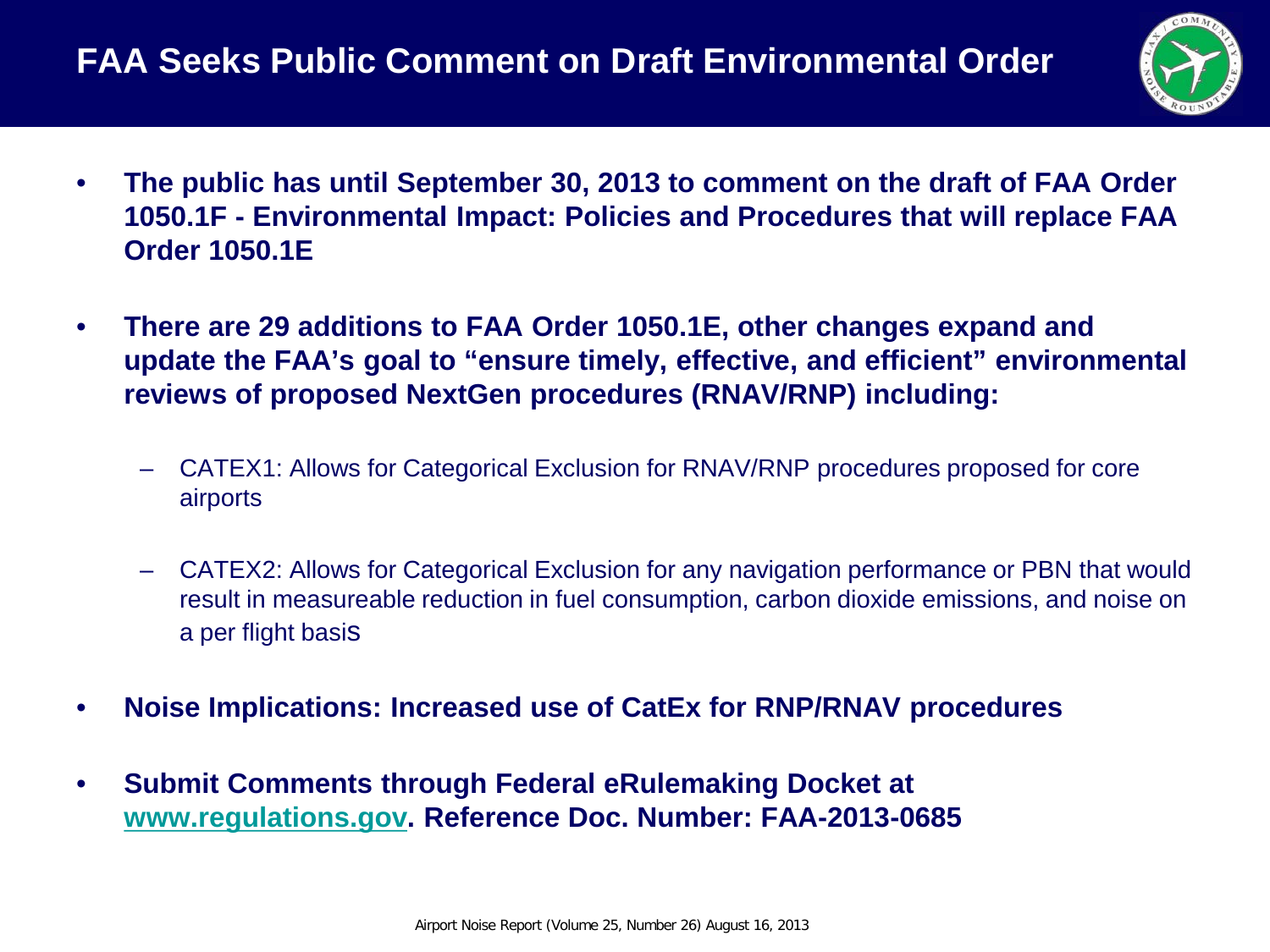

- **On August 20, 2013, TRB released** *ACRP Report 89: Guidelines for Airport Sound Insulation Programs*
- **The report updates and expands previous guidance on airport sound insulation programs**
- **The report was prepared to help airport and non-airport sponsors develop and effectively manage their aircraft sound insulation projects**
- **The report touches on last year's release of the FAA's Program Guidance Letter (PGL) 12-09, "AIP Eligibility and Justification Requirements for Noise Insulation Projects," but recommends sponsors seek FAA guidance/clarification on PGL issues**
- **Noise Implications: May be a useful reference for LAWA and other sound insulation program sponsors**
- **The report is online at: [www.trb.org/ACRP/Blurbs/169358.aspx](http://www.trb.org/ACRP/Blurbs/169358.aspx)**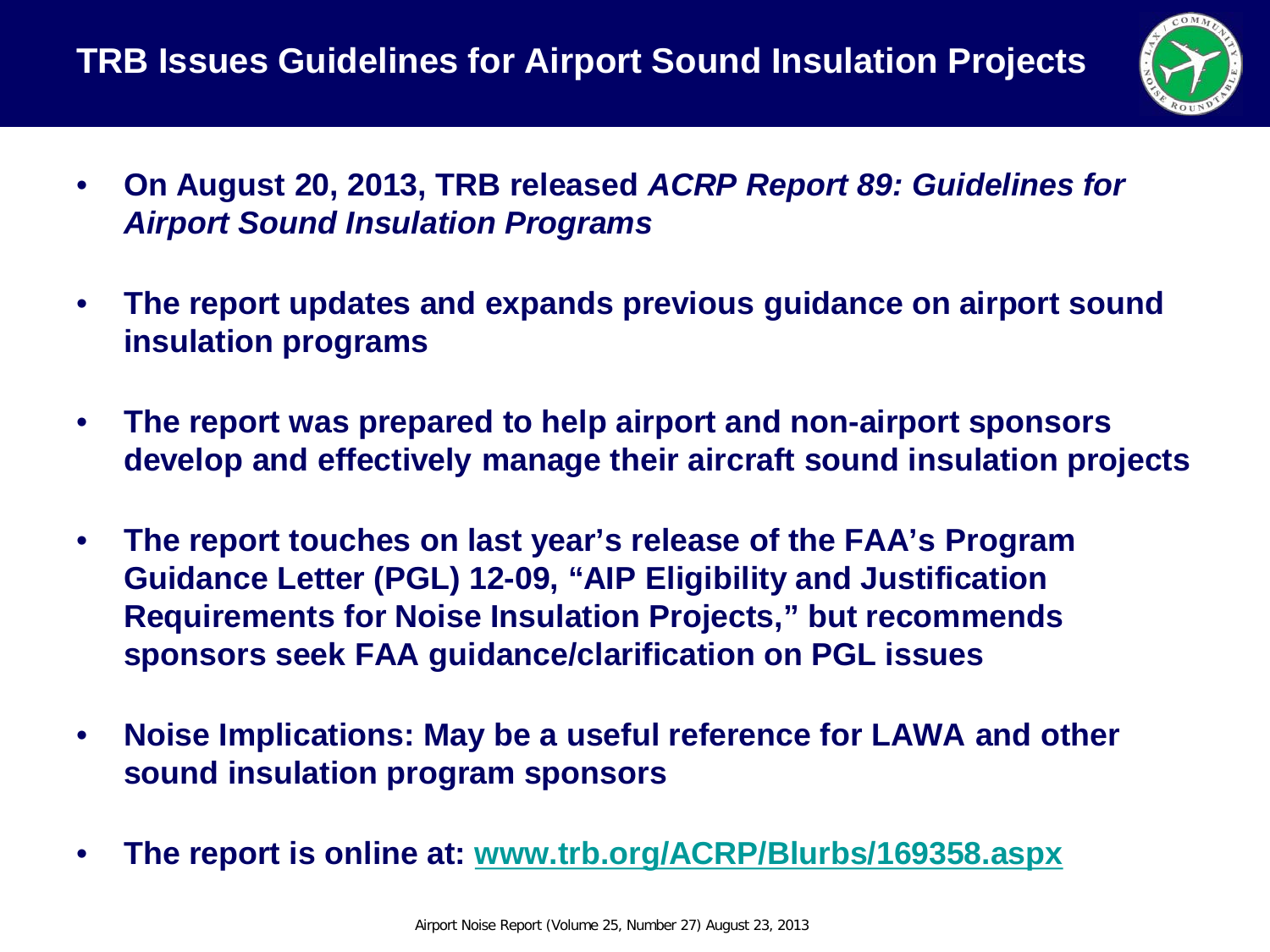

- **U.S. Court of Appeals for the District of Columbia Circuit ruled that noise complaints are valid basis for FAA's noise abatement helicopter flight tracks**
- **Noise complaint data instead of the 65 DNL was cited in the ruling on Helicopter Association International vs. FAA; a case involving noise abatement helicopter routes on Long Island, NY**
- **Court said the 65 DNL threshold for compatible residential use near airports "was established for use in mapping noise exposure within the vicinity of airports, not residential areas far removed from an airport environment."**
- **Noise Implications:**
	- It is unlikely that the ruling will be applied to highly urbanized areas near airports (e.g., the LA Basin)
	- The FAA has stated that it does not believe that mandatory helicopter routes would be feasible over Los Angeles County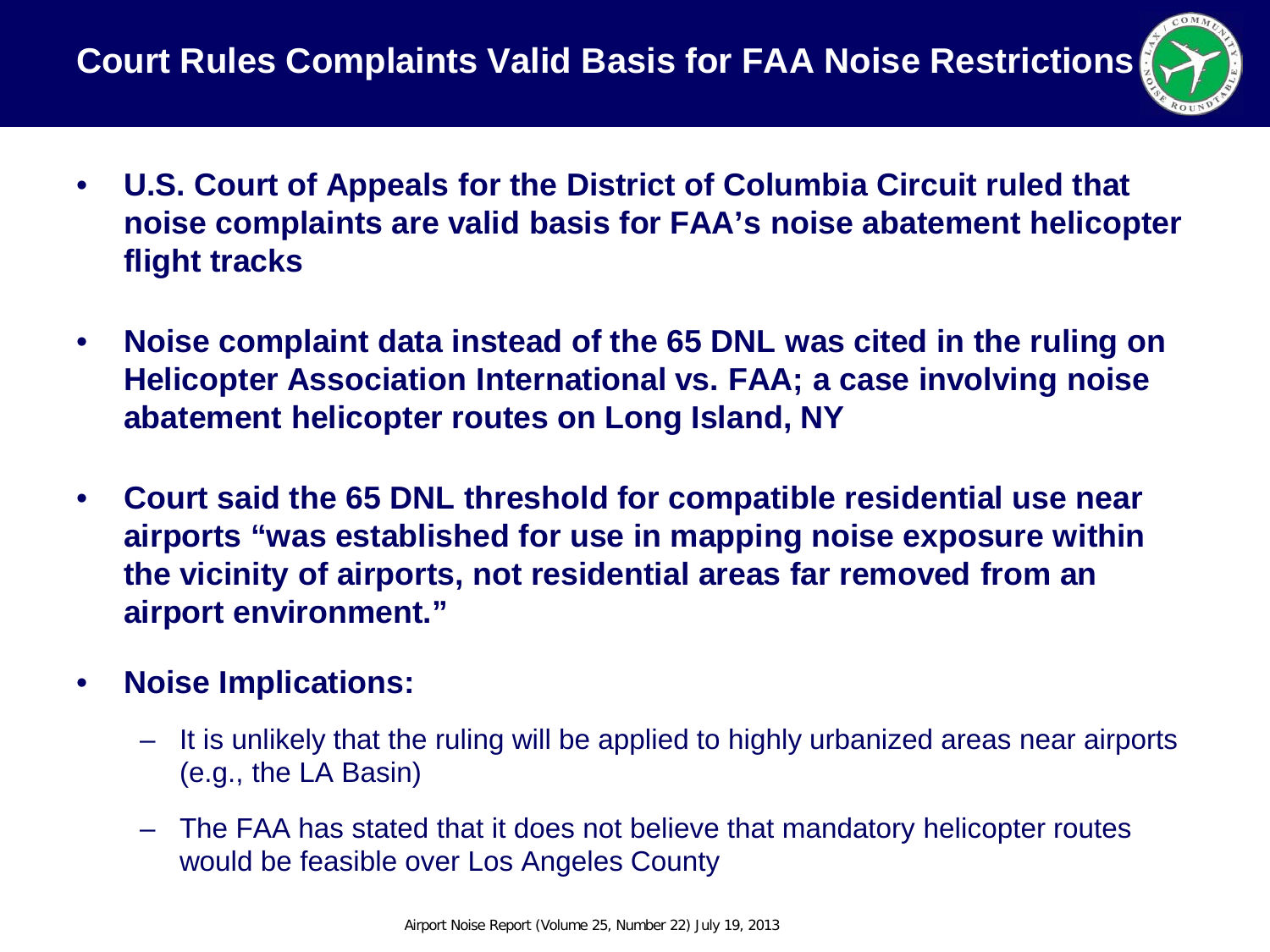

- **The FAA's final rule on Stage 2 aircraft enforces the statutory prohibition barring operations as stated in Section 506 of the FAA Modernization and Reform Act of 2012**
- **There are currently 599 Stage 2 aircraft affected by the rule, 413 are corporate jets that will have to be grounded or outfitted with a hush-kit to meet Stage 3 requirements**
- **The enforcement will go into effect starting December 31, 2015 with some exceptions for movement of aircraft for modification or sale**
- **The 1990 Airport Noise and Capacity Act (ANCA) directed the FAA to ban Stage 2 aircraft over 75,000 lbs. by December 31, 1999**
- **Noise Implications: Removal from operation or conversion to Stage 3 of the last remaining Stage 2 corporate jets by December 31, 2015**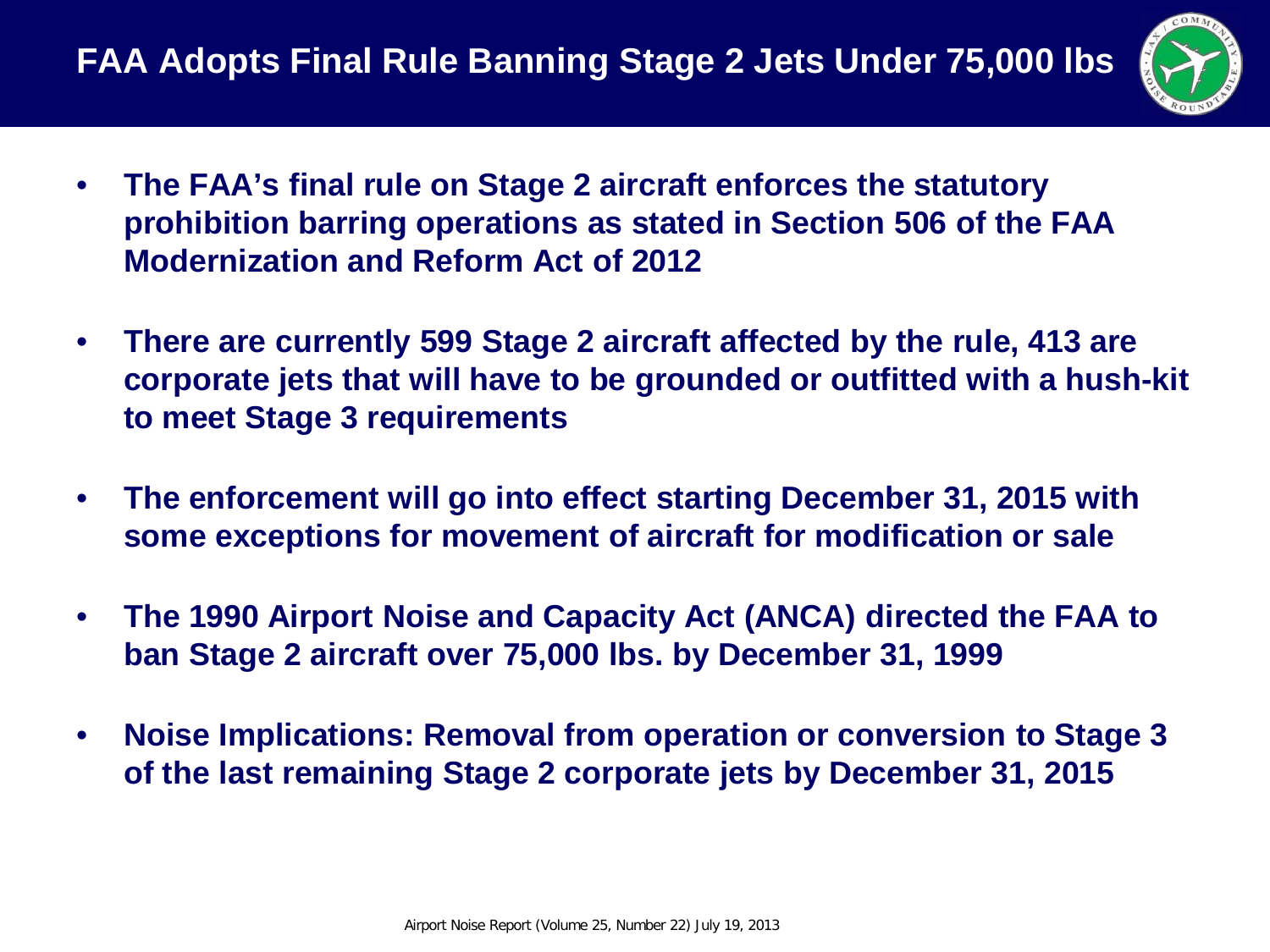

- **There are currently seven NextGen programs in the implementation phase that will deliver new capabilities for all phases of flight by 2018**
- **DOT Inspector General Scovel's report concludes that achieving NextGen will cost significantly more and take up to ten years longer than the originally planned 2025 full implementation date at a cost of \$40 billion to the government and industry**
- **FAA Administrator Michael Huerta defended the agency's progress saying, "We have consistently met more than 80 percent of our implementation milestones over the last five years…"**
- **The House Appropriations Committee has passed a proposed 2014 budget for the FAA that forces the delay of NextGen funding to keep the current system operating by cutting \$756 million from the agency's current \$16 billion level**
- **Noise Implications: Potential delays to the Southern California OAPM process** http://www.aviationtoday.com/av/business-and-general-aviation/The-Road-to-NextGen\_79937.html

http://www.ainonline.com/aviation-news/ain-air-transport-perspective/2013-07-22/nextgen-faces-ongoing-challenges-ig-says http://www.bloomberg.com/news/2013-07-17/air-traffic-upgrade-harmed-by-u-s-budget-cuts-faa-chief.html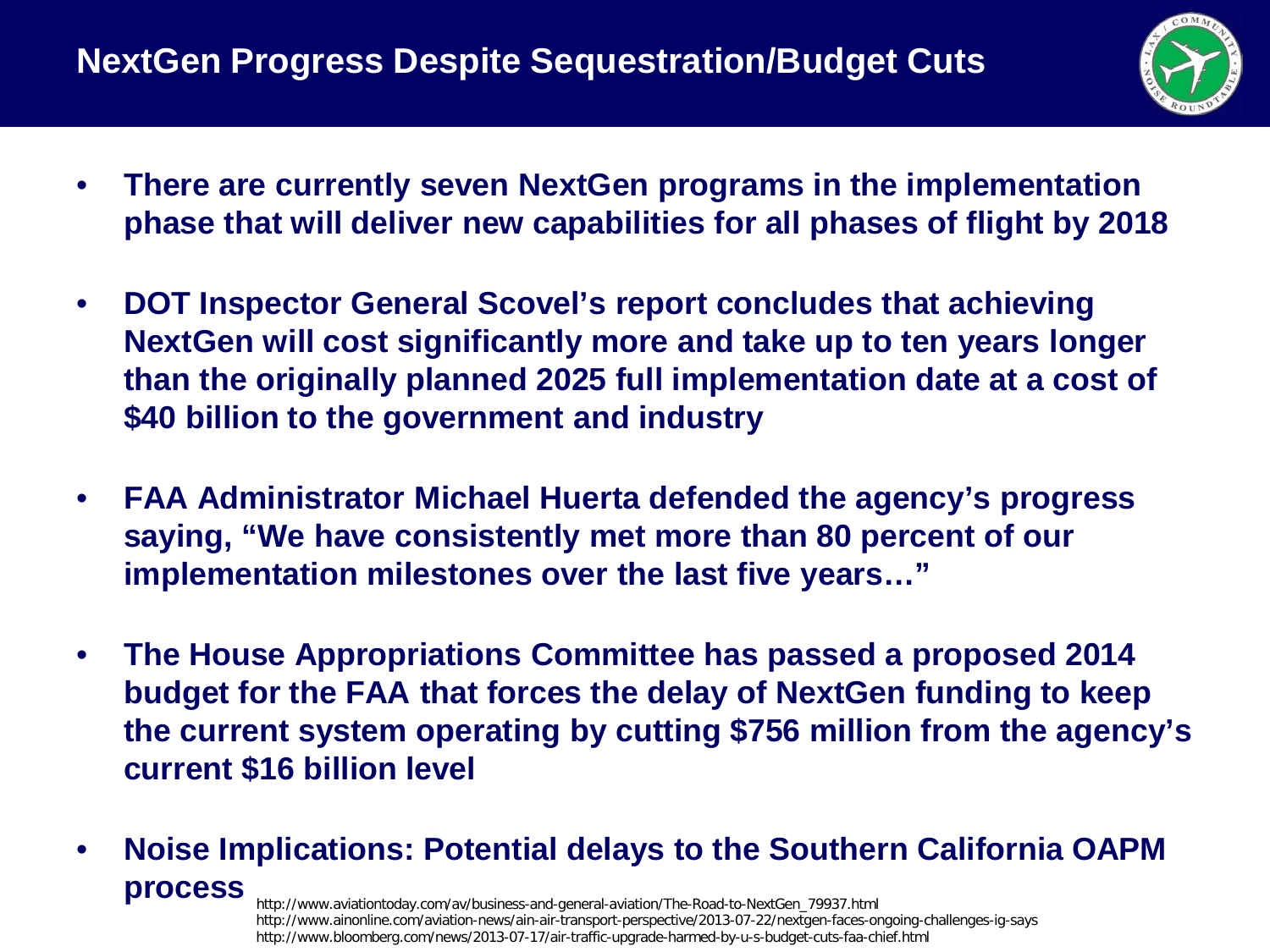### **Los Angeles County Helicopter Noise Update**



- **Senator Dianne Feinstein (D-CA) inserted a provision attached to the Senate's transportation spending bill to address noise and safety issues created by helicopter traffic over Los Angeles County**
	- The provision would ask the DOT to study and adjust air routes that currently exist above Los Angeles to help minimize helicopter noise on residential areas and develop best practices for helicopter noise abatement
	- If, after a year, the DOT cannot show that the quality and safety of the area has been improved through voluntary measures, the bill would require the agency to start developing a rule to address the issue
	- The provision is dependent upon the passing of the bill itself

#### • **California Assembly Committee Hearing on Helicopter Noise Act**

- On August 14, 2013, the California Legislature passed a resolution in support for the Los Angeles Residential Helicopter Noise Relief Act of 2013 (Senate Bill 208, HOR Bill 456) in a 26-9 Senate vote
- The resolution urges Congress to enact and the President to sign the federal legislation

#### • **Noise Implications: Roundtable has been tracking this issue**

http://www.rotor.com/Publications/RotorNews/tabid/843/articleType/ArticleView/articleId/3281/Senator-Inserts-Helicopter-Noise-Provision-into-Appropriations-Bill.aspx